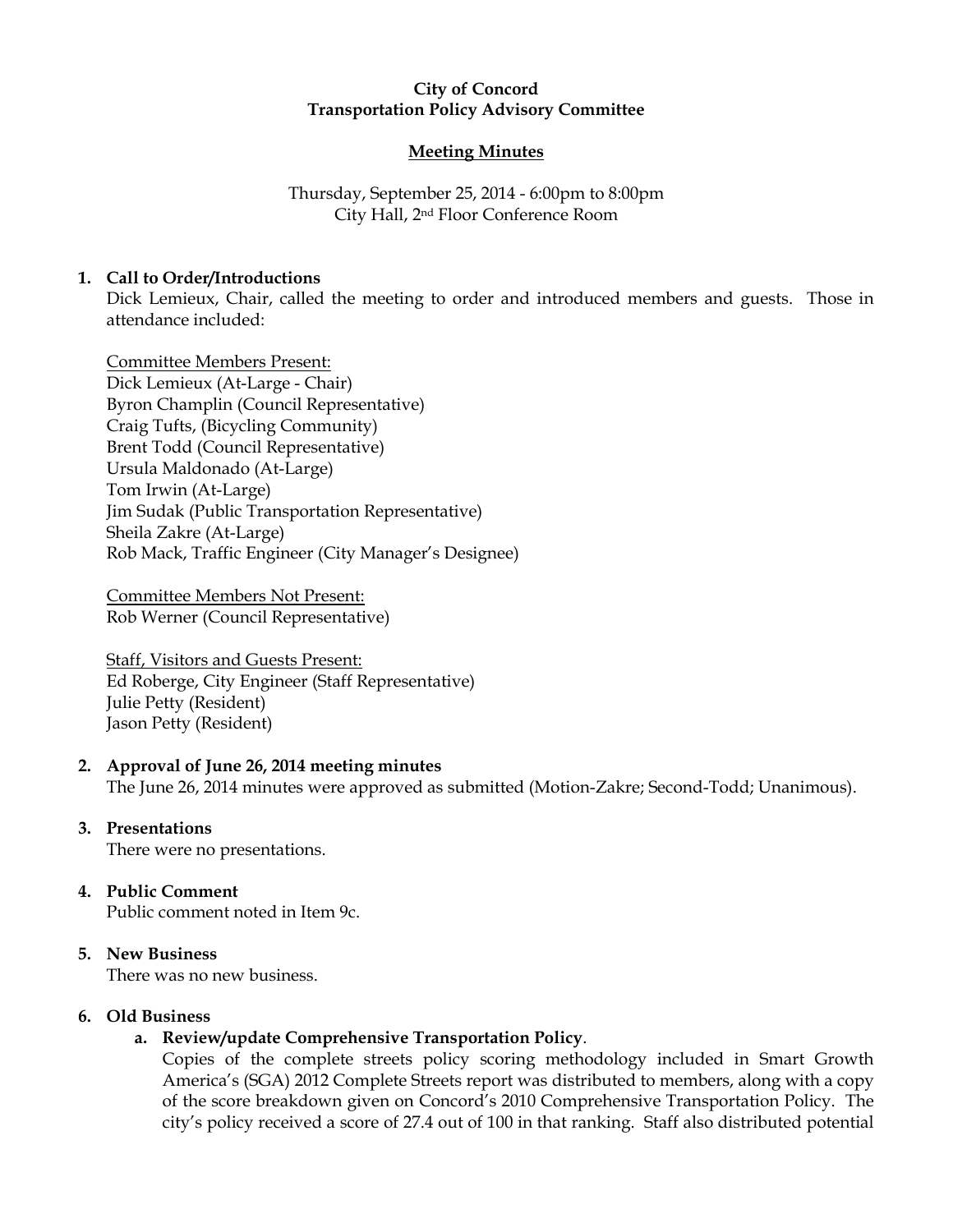edits to the city's policy that add wording suggested by SGA for higher ranking potential. The intent of the alternate wording was to better-describe current city practice on complete streets.

Councilor Champlin suggested that a policy with a higher ranking, on a nation-wide basis, would be valuable to the city in promoting the attractiveness of living in Concord to the younger-aged population (millennials). Recent statistics indicate that the younger segment of New Hampshire's population has been increasingly relocating to other states. Another growing trend in the younger population is an affinity for living in an urban center with alternative travel modes (bicycling, walking and public transit). Ed Roberge added that our complete streets policy was a key reason that the city was awarded the \$4.1M TIGER Grant for Main Street.

The Chair asked that members review potential edits to the policy in concert with the SGA methodology. Comments and suggestions should be shared with all members over the coming week, with results compiled by staff for further discussion at the next meeting.

b. Report from the Bicycle and Pedestrian Subcommittees with recommendations for improved access to the Friendly Kitchen.

Rob Mack reported that the city's potential closing on the purchase of the Tunis property had been pushed to mid-October. TPAC members concurred to wait until after the closing to redraft a recommendation to consider providing for non-motorized travel between S. Commercial Street and Storrs Street.

## 7. Consent Reports

a. Approval of Subcommittee Minutes (Pedestrian, Bicycle, Public Transit, and Traffic Operations).

The following subcommittee minutes were approved as submitted (Motion-Todd; Second-Maldonado; Unanimous): Bike/Ped – March 3, April 7, June 2 and August 4, 2012; Public Transportation – June 17, 2014; and Traffic Operations – June 17, July 15 and August 19, 2014.

8. City Council meeting update

None.

# 9. TPAC Referrals from City Council, Staff and Chair

a. Referral from Councilor Herschlag regarding excessive traffic speeds in the West Village neighborhood in Penacook. (Council: 4/14/2014).

Rob Mack reported that staff had shared TOC findings with Councilor Hershlag regarding actual speeds and traffic cut through, as well as applicable aspects of the city's traffic management policy, particularly with regard to a request for neighborhood traffic calming. Councilor Hershlag noted that he would meet with constituents to discuss the new information and would reply back to staff on potential next steps.

b. Referral to TOC from Councilor Herschlag requesting that additional traffic calming methods or stop signs be used at the Washington/Borough/River intersection, and that consideration be given to filling sidewalk gaps and enhancing pedestrian travel along Borough Road between Alice Drive and River Road. (Council: 6/09/2014)

Rob Mack distributed a November 1998 report to Council outlining staff's comprehensive study of potential sidewalk construction alternatives along Borough Road in the vicinity of Blueberry lane. Included were options for sidewalk on either side of the street, costs, right-of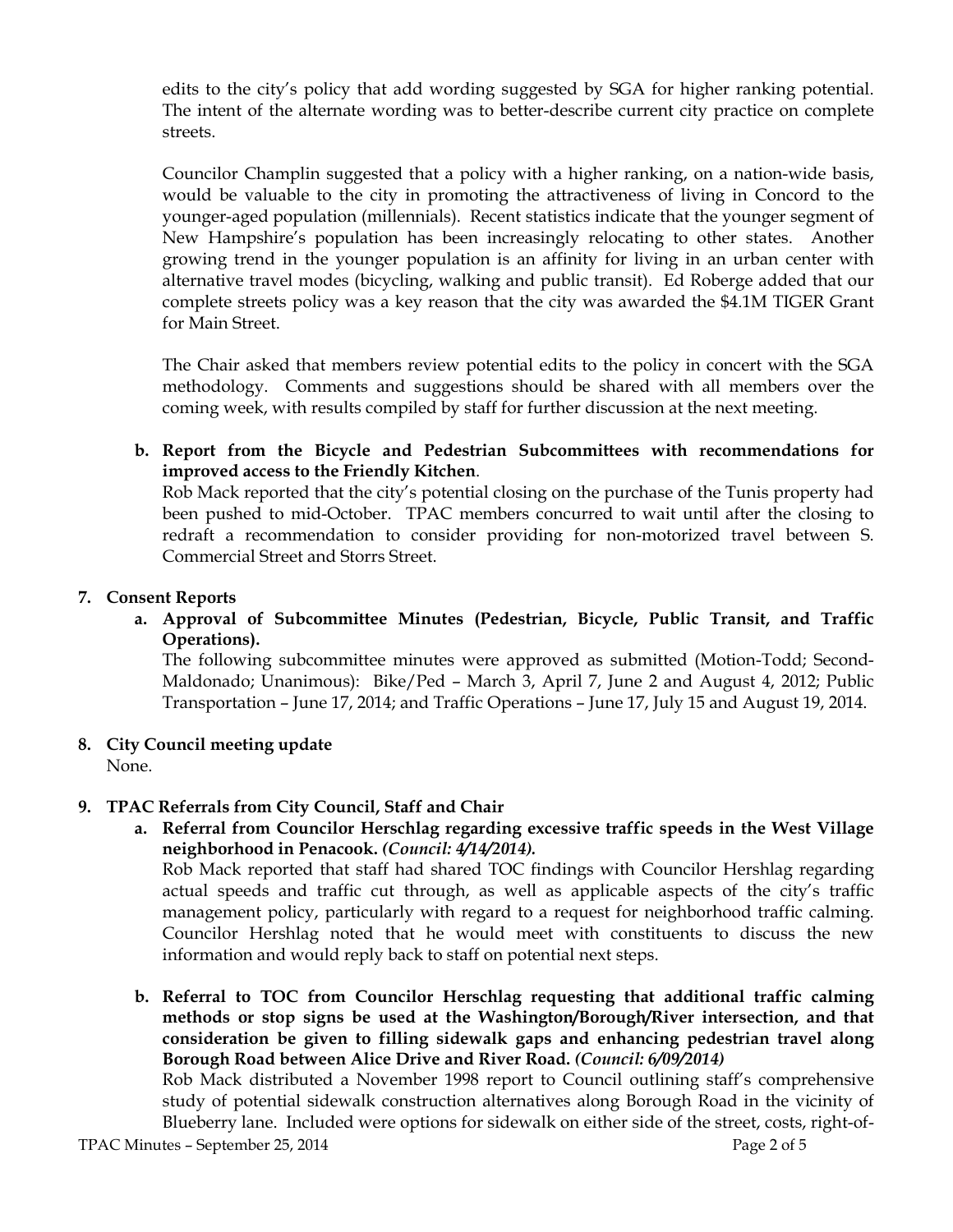way implications and neighborhood outreach. Staff's 1998 report to Council generally concluded that widening Borough Road on either the north or south side to accommodate adequate pedestrian travel would require the City to obtain public highway easements and pay damages or negatively impact abutting properties. Staff's recommendation, accepted by Council, was that the construction of sidewalk should be incorporated into the CIP or be constructed as development along Borough Road occurs. In its consideration of this referral over the past several months, TOC generally concurred with this prior finding and recommendation. TPAC also indicated its concurrence. Staff will submit a report on this referral from Council in October outlining the above findings and recommendations.

Rob Mack presented the potential intersection reconfiguration plan prepared by Engineering and General Services staff and endorsed by TOC. The plan is to essentially remove existing (excessive) paved area at the intersection and revise signs and markings to reconfigure the Borough Road approach to intersect Washington-River Road at a right angle. TPAC members endorsed the plan as a low-cost solution that not only makes the intersection easier to navigate for drivers, but enhances safety for bicyclists and pedestrians by reducing intersection size and slowing down turning traffic. Staff will submit a report to City Council in October with the recommended intersection reconfiguration which will be designed and constructed by staff.

c. Referral from City Council regarding a concern by a resident of Snow Street on traffic speeds and cut-through movements and requesting stop signs to slow traffic. (Council: 8/07/14). This agenda item was discussed out of order and followed Item 2.

Julie and Jason Petty of #48 Snow Street noted their concerns on traffic speeds along Snow Street as well as the use of Snow Street as a cut-through route for some Village Street southbound traffic wanting to head east on Manor Road and wanting bypass the left-turn signal at the Village/Manor intersection. Requested was: the installation of multi-way stop signs at Welch Street and Bean Street to slow traffic on Snow Street; the striping of additional crosswalks at Snow Street intersections; and consideration of limited sight lines at the Snow/Welch intersection due to vegetation.

Rob Mack summarized staff and TOC efforts to date following up on the Petty's July 11, 2014 request. Engineering staff deployed the radar speed counters on Snow Street between the intersections of Welch Street and Bean Street for four days including a weekend from August 8 to 12, 2014. Average speeds were 23 mph and 85th percentile speeds were 29 mph; a 25 mph speed limit is posted. Several vehicles with high recorded speeds were noted on the four-day count and time-of-day data was provided to CPD. Staff observed traffic flow along Snow Street for about 20 minutes during the afternoon commuter peak. 10 vehicles were observed: 7 were local residents on Snow Street; 3 appeared to be cutting through between Village Street and Manor Road; and all appeared to be travelling at reasonable speeds. Daily traffic volumes along Snow Street are very light, averaging 130 vehicles during the weekday and 190 during the weekend; that is the equivalent trip generation of less than 20 single family homes.

Pursuant to the August 19, 2014 TOC meeting (with Julie Petty in attendance), Concord Police Department performed targeted speed enforcement along Snow Street on several occasions. The officer reported that overall speeds appeared appropriate and that no unreasonable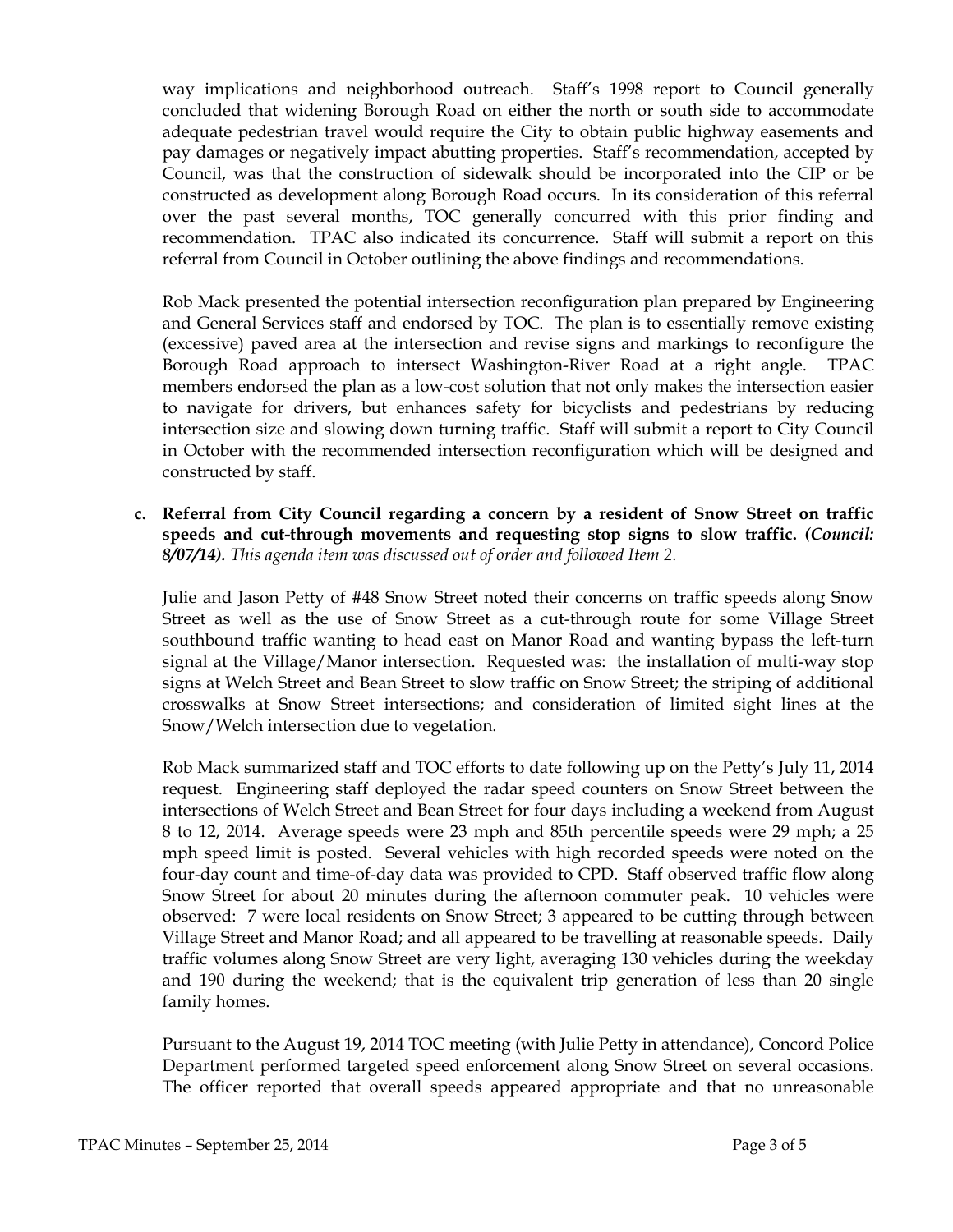driving was observed. Several drivers (a mix of local residents and through drivers) were spoken to and a few warnings given.

TPAC members concurred with TOC's findings and felt that overall speeds along Snow Street were reasonable and appropriate, although enforcement was recommended for the few inconsiderate drivers noted. The use of Snow Street as a cut though was considered minor and may be related to a driver's choice approaching the left-turn signal at Manor Road. TPAC fully endorsed staff's suggestion that the exclusive left-turn phasing at that signal may not be appropriate for the moderate volume of traffic using the intersection and that it might be beneficial to revise the signals (under CIP 35, Phase 6) to implement a flashing yellow arrow operation as has been done further south at Bog Road and Sewalls Falls Road. Reduced left-turn delay may attract drivers back to the left turn at the Manor Road signal versus deciding to turn at the last moment onto Snow Street. TPAC members concurred that the potential use of STOP signs for speed control would not be appropriate as traffic conditions fall far below the minimum traffic volume warrants under Federal guidelines. It is also possible that potential additional stop signs at intersections would result in increasing the mid-block (near #48) speeds of speeding drivers as they try to make up lost time. Rob Mack noted that the sight-line restriction at the Snow/Welch intersection as reported by the resident appeared to be related to a conifer on private property, but that sight lines were observed to be adequate. Regarding crosswalks, Rob Mack noted that sidewalk and crosswalks were constructed several years ago along the east side of Welch Street between Manor Road and Abbott Road in conjunction with providing a school walking route. As there is no other sidewalk in the immediate neighborhood area along Snow Street, the installation of additional crosswalks would not be appropriate.

TPAC members endorsed the above findings, and particularly the option of considering a revision to the left-turn traffic signal at the Village/Manor intersection to a flashing yellow arrow. Also endorsed were the targeted enforcement efforts conducted by the Concord Police Department. The Pettys were appreciative of the opportunity to speak to both committees and participate in the discussion. In the end, they understood that the committee's recommendations were appropriate.

#### 10. Status report on subcommittees

- a. Pedestrian Committee, Ursula Maldonado Not discussed.
- b. Bike Committee, Craig Tufts Not discussed.
- c. Public Transit Committee, Tom Irwin

Tom Irwin reported that the subcommittee will have a recommendation for TPAC next month regarding funding for new CAT buses. Jim Sudak noted that CAT is currently looking for matching funds for potential grants to purchase smaller-size buses to replace aging Orion buses.

d. Traffic Operations Committee, Rob Mack Not discussed.